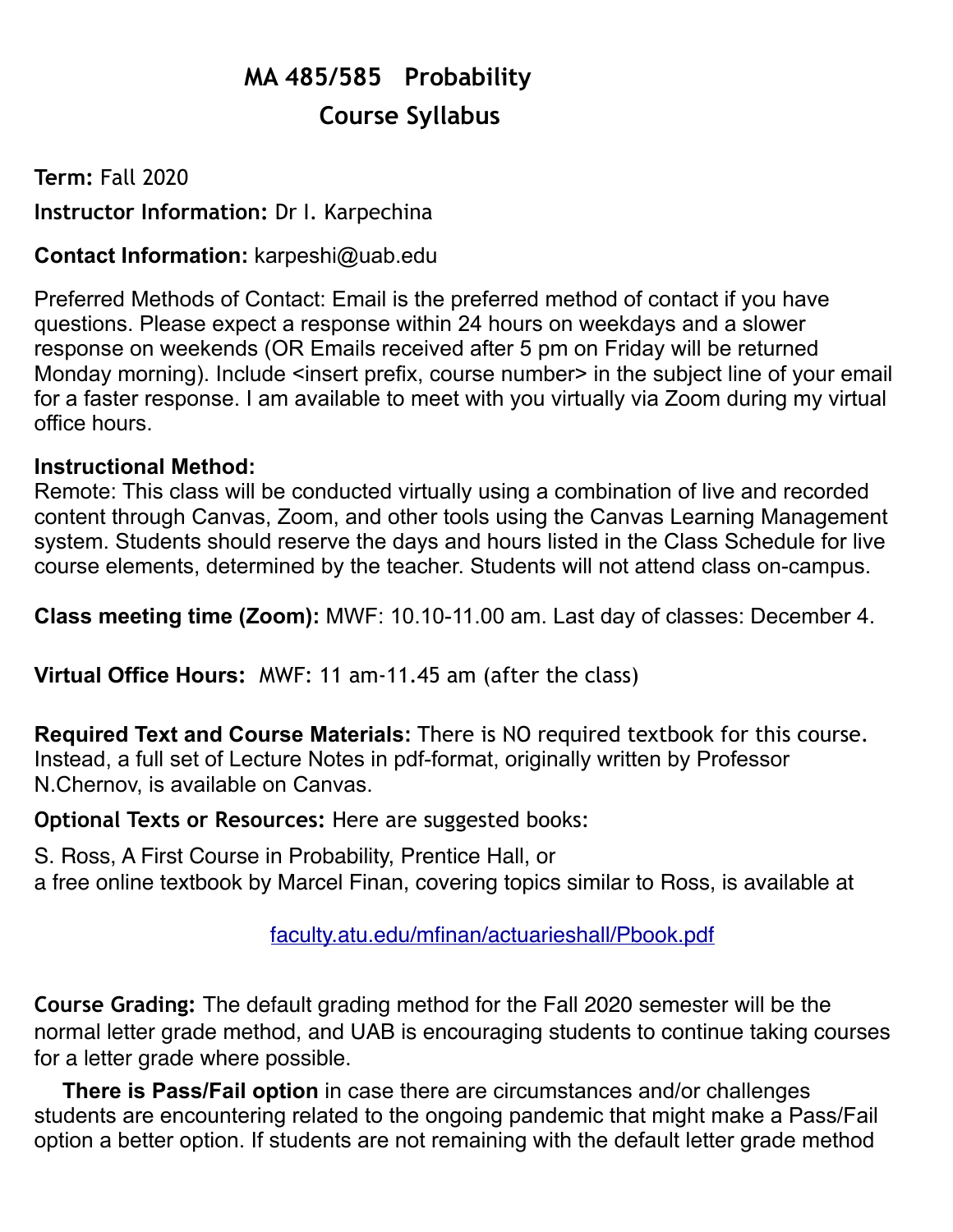for any of their courses, they must select the Pass/Fail grading method the course. This selection is made toward the end of the semester. Once a student selects the option for a Pass/Fail grading method for a particular course, that decision is not reversible regardless of their performance on remaining assignments or final exams.

Here is the grading scale for the course:

 $A = 100-90$  B = 80-89 C = 70-79 D = 60-69 F = < 60

One of two schedules that yields the better grade will be used.

| <b>Homework</b>     | 20%    | $0\%$ |
|---------------------|--------|-------|
| <b>Midterm Test</b> | 35%    | 40%   |
| <b>Final Exam</b>   | 45 $%$ | 60%   |

**Homework:** Weekly homework sets will be posted on Canvas and usually be due within one week. You need to submit your homework on the due date to Canvas. No late homework is graded. Only one exception from this rule can be done during the semester. A HW will be graded within one week. Homework is not mandatory. If you turn in the HW regularly and the schedule #1 above gives you a better grade, it will be automatically applied. Otherwise, your HW scores (if any) will be dropped and the schedule #2 will be applied. It is advised that you do homework as often as possible, for your practice, even if you cannot do it regularly for credit. Exercises marked as `Bonus' can be attempted for extra credit. Exercises marked as Graduate' can be attempted for extra credit by MA 485 students.

#### **The midterm test and the final exam.**

The midterm is scheduled for October 19 **and** 21 (two parts). The dates of the midterm test is approximate and subject to change.

The final exam date is Friday, December 11, 8.00 am-10.30 am.

The midterm test and the final exam in this course will be proctored using the online proctoring service, ProctorU. You will need to schedule an appointment to take your exam at least three days prior to the exam. See the course schedule for exam dates. View the [ProctorU Student Guide](https://www.uab.edu/elearning/images/canvas/ProctorU_-_How_it_Works_-_TEST-TAKER_UABSH_3_1.compressed.pdf) for instructions for setting up your account, scheduling your appointment, and taking your exam. You will need to present official identification to take your test. See the [Accepted Forms of ID.](https://www.uab.edu/elearning/images/canvas/ProctorU_UAB_Acceptable_Documents.pdf) Read the information on [Technical Support](https://www.uab.edu/elearning/images/ProctorU/UABTechnicalIssues.pdf) and [Security.](https://www.uab.edu/elearning/images/canvas/Security_Handout_1.pdf) View the [ProctorU website](https://www.proctoru.com/?gclid=EAIaIQobChMIh_OV97Kb2AIVDBeBCh08-QarEAAYASAAEgJAzfD_BwE) for more information.

The test and the final exam in this course are open-notes. You may use a calculator. You may also use a laptop or a tablet.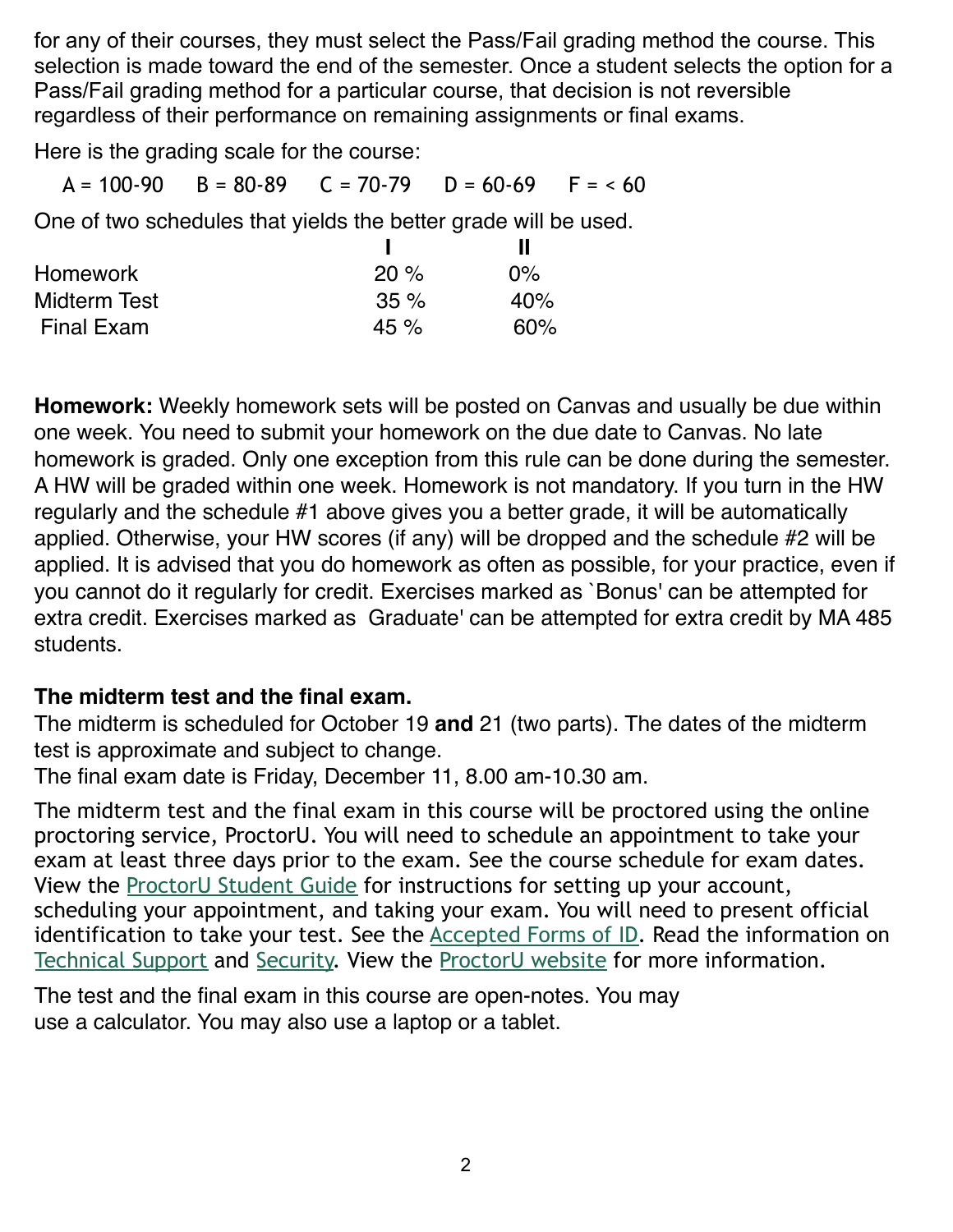**To MA 585 students:** You are taking this course at the graduate level. You will need to do all homework exercises marked as Graduate (some of them require additional reading from the class notes). Unlike for MA 485 students, **the graduate exercises are mandatory** for MA 585 students. They will make **15% of your course grade**, the rest will be re-scaled to 85%. The graduate homework problems can be turned in at any time before (or on) the last day of classes Friday, December 4. I will allow you to skip up to three of the graduate exercises and still receive full credit.

You will be given additional problems on the midterm test and the final exam.

## **UAB Policies and Resources:**

**Add/Drop and Course Withdrawal** 

- **•** Drop/Add**: Deadlines for adding, dropping, or withdrawing from a course and for paying tuition are published in the** [Academic Calendar](https://www.uab.edu/students/academics/academic-calendar) **available online. Review the** [Institutional Refund Policy](https://www.uab.edu/students/one-stop/policies/institutional-refund-policy) **for information on refunds for dropped courses.**
- **•** Withdrawal**: To avoid academic penalty, a student must withdraw from a course by the withdrawal deadline shown in the academic calendar and receive a grade of W (withdrawn). Failure to attend class does not constitute a formal drop or withdrawal.**

# **UAB United: Safe Entry to Campus**

- **•** Please go to the [UAB United website](https://www.uab.edu/uabunited/students) for guidance and resources related to our safe entry to campus in Fall 2020, including information on:
	- [Testing](https://www.uab.edu/uabunited/students/testing)
	- [Academic resources](https://www.uab.edu/uabunited/students/academics) and in-depth information
	- [Student Affairs resources](https://www.uab.edu/uabunited/students/student-affairs) to support all students (housing, dining, extracurricular activities, parking, etc.)
	- [Health and safety resources and recommendations](https://www.uab.edu/uabunited/students/health-safety) for on and off-campus
	- [Information for](https://www.uab.edu/postdocs/covid-19) [graduate student](https://www.uab.edu/graduate/about/graduate-school-covid-19-updates)[s,](https://www.uab.edu/postdocs/covid-19) [School of Medicine student](https://www.uab.edu/medicine/home/covid-19-updates)[s, Post-](https://www.uab.edu/postdocs/covid-19)Docs and [International Students](https://www.uab.edu/global/about/programs-services/isss/faqs-concerning-recent-sevp-guidance-and-covid-19-planning)

All students should use the [Student COVID-19 Entry Checklist](https://www.uab.edu/uabunited/entry-checklists#student-checklist) to see what they have to do in order to enter the campus safely. **Non-compliance with the required items will result in students not being able to remain on campus or participate in any inperson classes, meetings, jobs, extracurricular activities, and events.**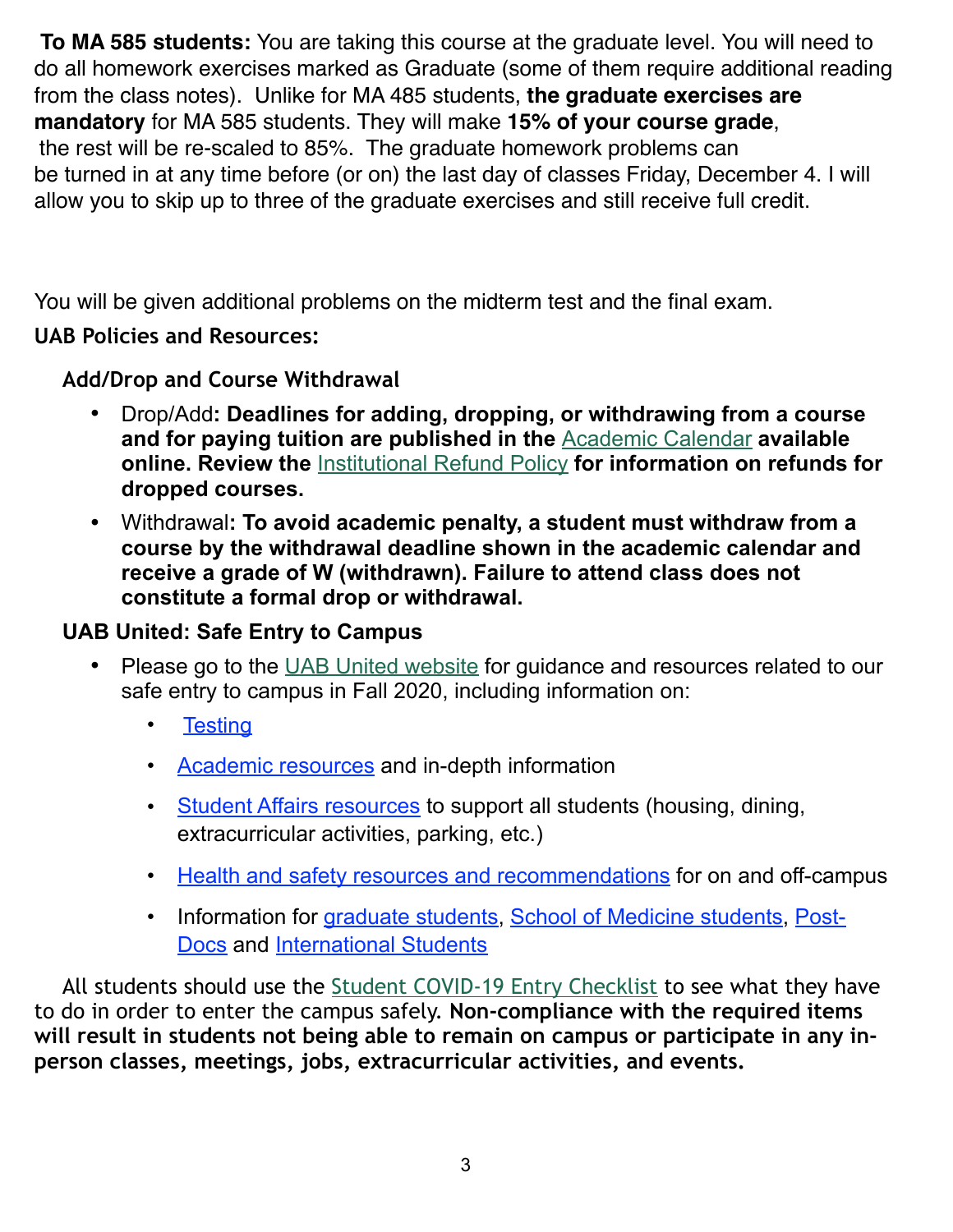## **Misconduct:**

The University of Alabama at Birmingham expects all members of its academic community to function according to the highest ethical and professional standards. Students, faculty, and the administration of the institution must be involved to ensure this quality of academic conduct. Review the Academic Honor Code and Non-Academic Student Code of Conduct linked below.

- **•** [Academic Honor Code](http://www.uab.edu/students/one-stop/policies/academic-honor-code)
- [Non-Academic Student Code of Conduct](http://www.uab.edu/studentconduct)

## **DSS Accessibility Statement:**

**Accessible Learning:** UAB is committed to providing an accessible learning experience for all students. If you are a student with a disability that qualifies under Americans with Disabilities Act (ADA) and Section 504 of the Rehabilitation Act, and you require accommodations, please contact Disability Support Services for information on accommodations, registration and procedures. Requests for reasonable accommodations involve an interactive process and consist of a collaborative effort among the student, DSS, faculty and staff. If you are registered with Disability Support Services, please contact DSS to discuss accommodations that may be necessary in this course. If you have a disability but have not contacted Disability Support Services, please call (205) 934-4205, visit [their website,](http://www.uab.edu/dss) or their office located in Hill Student Center Suite 409.

**COVID-19 Adjustments for Students:** Attendance will not be a part of your grade in this course. UAB Disability Support Services (DSS) has established a process for UAB students to request temporary adjustments based on the impact of COVID-19. The process is similar to the traditional DSS registration procedures for accommodations based on disability. However, these requests will be referred to as "COVID-19 Related Temporary Adjustments". On the DSS website, there is a section (next to the traditional DSS application process) titled "Request COVID-19 Temporary Adjustments" where students can read the process and click to complete an application.

On the application, the student must complete an attestation and identify which of the following category(s) applies to their situation. Students will be allowed to submit documentation to support their requests.

- I am 65 or older
- My medical provider has determined that I am an individual who is considered high risk according to Centers for Disease Control and Prevention
- I care for or reside with an individual who has been determined to be high risk according to Centers for Disease Control and Prevention
- I have tested positive for COVID-19
- I am requesting adjustments for another reason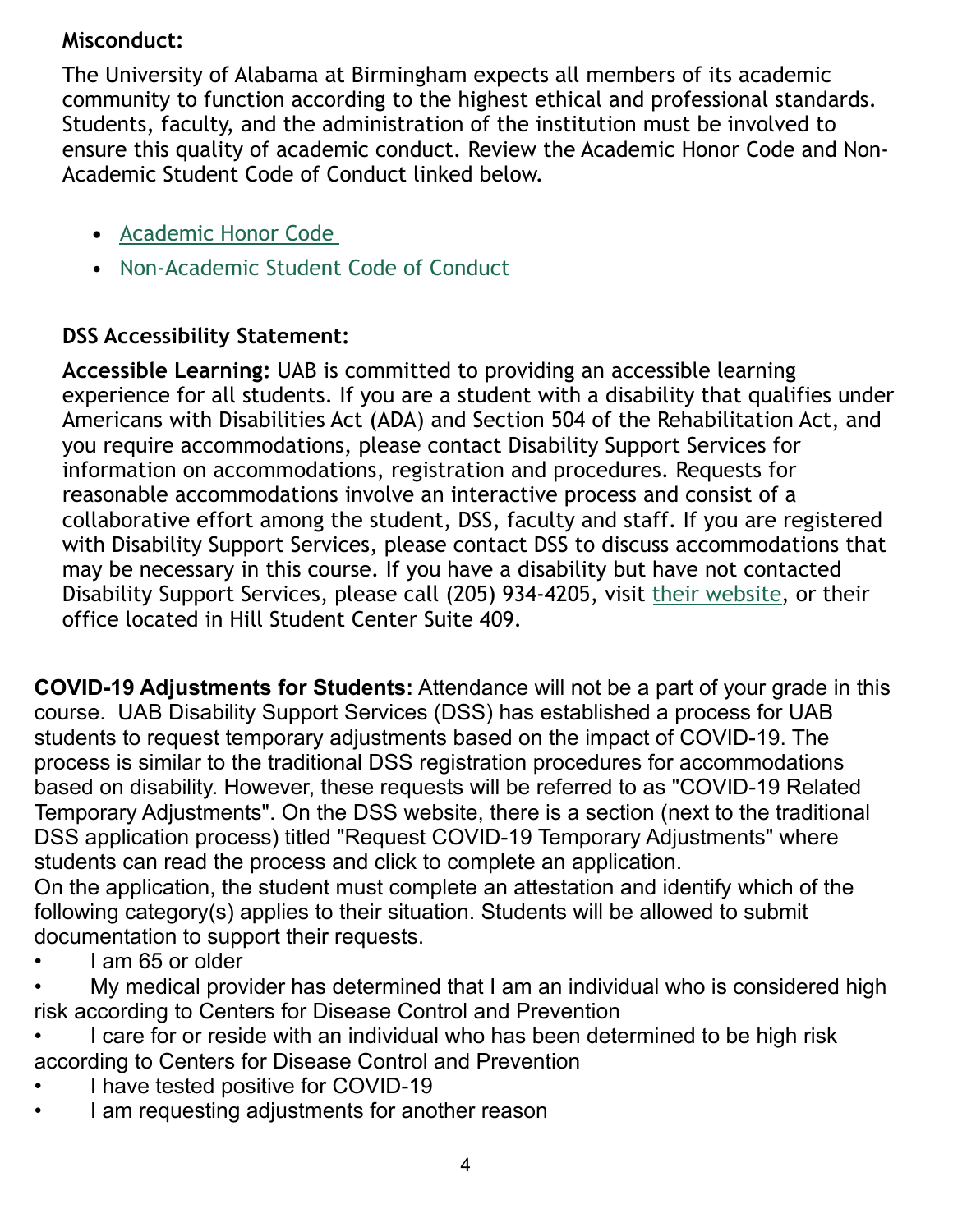Any questions regarding this process should be referred directly to dss@uab.edu. For qualifying students, DSS staff will create a Notification of Temporary Adjustment Letter (PDF format) which will be provided to students. Students will share this letter, as needed, with instructors to request adjustments.

## **Title IX Statement:**

The University of Alabama at Birmingham is committed to providing an environment that is free from sexual misconduct, which includes gender-based assault, harassment, exploitation, dating and domestic violence, stalking, as well as discrimination based on sex, sexual orientation, gender identity, and gender expression. If you have experienced any of the aforementioned conduct we encourage you to report the incident. UAB provides several avenues for reporting. For more information about Title IX, policy, reporting, protections, resources and supports, please visit [UAB Title IX webpage](http://www.uab.edu/titleix) for UAB's Title IX, UAB's Equal Opportunity, Anti-Harassment, Duty to Report, and Non-Retaliation policies.

## **Mandatory Masks and Social Distancing Requirements:**

In accordance with CDC guidelines and for the health and wellbeing of all faculty, staff and students. Students, faculty and staff are required to wear cloth face coverings or face masks at all times and maintain social distancing (6 feet between individuals in traditional classrooms, or, in instructional laboratories and similar settings) while on the UAB campus. Instructors have the right to ask those who are not complying with these requirements to leave class in the interest of everyone's health and safety. In the event that a student refuses to comply with these requirements, the instructor has the right to cancel class.

Additionally, following other simple practices will promote good health in and out of the classroom, such as frequent and thorough hand washing, wiping down desks and seats with disinfectant wipes whenever possible, not sharing personal items such as pens and cell phones, and avoiding crowded areas and other enclosed spaces.

The UAB Blazer community views the adoption of these mandatory guidelines as a mark of good citizenship and respectful care of fellow classmates, faculty, and staff. Please visit the UAB United website for further information.

Food may not be consumed during class times in classrooms, but bottled water is permissible.

## **GuideSafe Event Passport Class Requirement**

Faculty are required to verify all students who are present for in-person instruction have a current Event Passport.

The COVID-19 pandemic is an extraordinary situation requiring significant measures to create a safe educational community. UAB is using GuideSafe™ Event Passport to facilitate access to classrooms, meetings, events, or facilities having ten or more